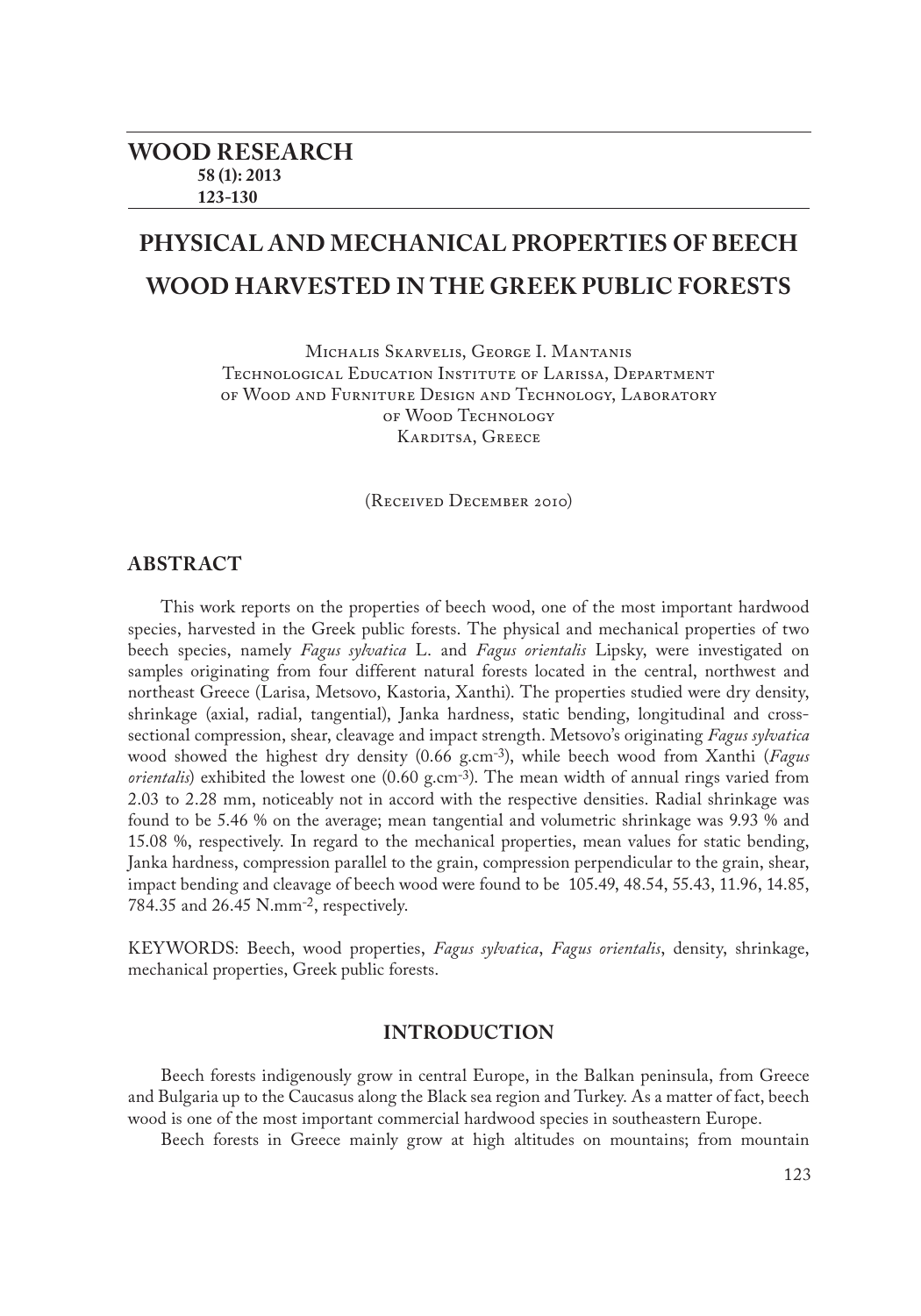#### **WOOD RESEARCH**

Oxia (central Greece) up to the northern boarders. Furthermore, beech wood has an economic importance for Greece along with fir, pine and oak species (Fig. 1). Beech is utilised mainly as round wood and fuel wood (Fig. 2). Overall harvest of beech wood is comparable to those of pine and oak forests, that is, ca. 300.000 m<sup>3</sup> per year; 75 % of that comes from the public forests.

In the Greek market, beech wood is utilised as sawn timber in furniture production, but a large amount is also used for fuel wood, boxes, top benches, pallets, toys and wood-based panels (particleboard, fibreboard). In the past, beech wood used to be treated with oil preservatives. In overall, beech wood is classified as a medium-high density hardwood. It has a high resistance to shock and is highly suitable for steam bending (Tsoumis 1983). It dries fairly fast using various drying methods and schedules, although it is prone to distortions, splitting and colour changes during drying (Skarvelis et al. 1998, Allegretti et al. 2009). Most of beech sawn timber produced in Greece used to be steamed to make its colour uniform. Nowadays this is not so common, as fashion preferences have changed and wood prices are at a low level.



*Fig. 1: Total production of main wood species from the Greek public forests per year, in m3 (Greek Ministry of Agriculture 2009).*

*Fig. 2: Production of beech wood (round wood, industrial, fuel wood) from the Greek public forests per year, in m3 (Greek Ministry of Agriculture 2009).*

Nevertheless, no sufficient data are reported concerning the differences of beech wood in relation to their origin. Consequently, the aim of this work was to determine the principal physical and mechanical properties of beech wood harvested from four different public Greek forests and also to compare them with those of beech species of other origins.

### **MATERIAL AND METHODS**

Wood samples were taken from public beech forests in the districts of Larisa, Metsovo, Kastoria and Xanthi, Greece (Fig. 3). The wood material from Xanthi's area belongs to species *Fagus orientalis* Lipsky, while the rest come from the species *Fagus sylvatica* L.

In each of these forest areas, five mature trees were randomly selected and cut. Each tree was at least 300 m away from the next tree cut. From each tree, a log approx. 90 cm in length was taken, just over the breast height. Thereafter a central plank was sawn from which thinner specimens, with cross sections of 20 x 20 mm, were produced. In Tab. 1 and 2, the exact dimensions of the specimens prepared are given as well as the standard methods used for the determination of physical and mechanical properties.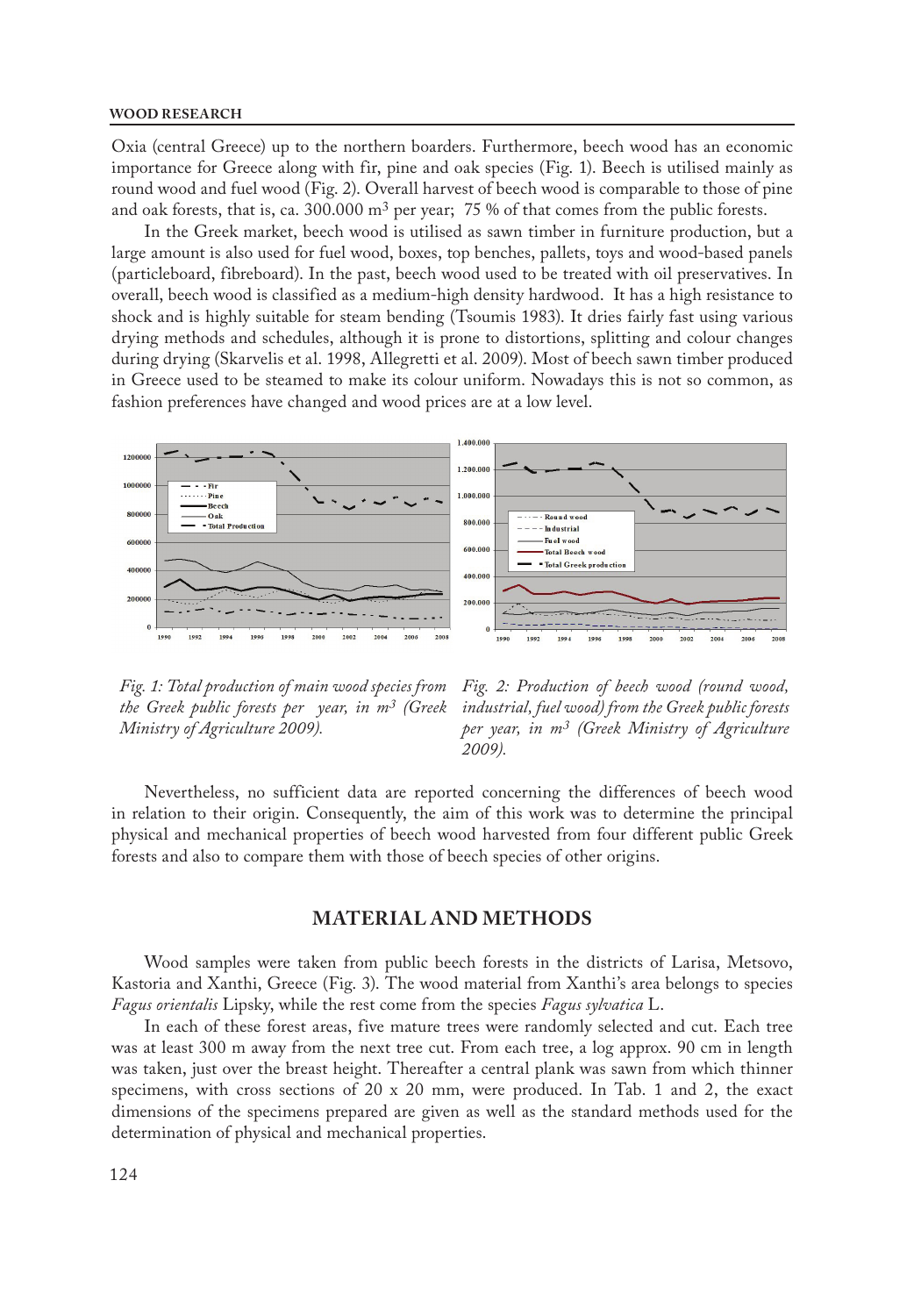

*Fig. 3: Forest areas in Greece where from beech wood samples were collected.*

For dry density, ISO 3131 1975 standard was applied. Shrinkage of wood was evaluated as total shrinkage, i.e. from the fibre saturation point to 0 % moisture content. Prior to testing, all wood specimens were conditioned in normal climatic conditions (temperature  $20\pm2^{\circ}C$ , relative humidity 65±5 %) for eight weeks according to standard EN 408 (EN 408 2003). Mechanical properties were tested using British and ISO Standards for small clear specimens (BS 373 1957, ISO 3132 1975, ISO 3133 1975, ISO 3348 1975, ISO 3350 1975, ISO 3347 1976, ISO 3787 1976).

## **RESULTS AND DISCUSSION**

The results of the physical and mechanical properties of beech wood, namely *Fagus sylvatica* L. and *Fagus orientalis* Lipsky originating from Larisa, Metsovo, Kastoria and Xanthi public forest areas in Greece are presented in Tab. 1 and 2.

According to Tab. 1, there has been a slight variation in the mean width of annual rings, varying from 2.03 (Kastoria's beech origin) to 2.28 mm (Larisa's beech origin). Different growth rate is mainly owed to different site conditions in each area (climate, soil conditions, water) but also due to the individual genetic characteristics of the species itself; however, wood density is rather high in Metsovo's beech origin  $(0.66 \text{ g.cm}^{-3})$  and low in Xanthi's beech origin  $(0.60 \text{ g.cm}^{-3})$ .

The mean value of dry density of all beech origins was found to be approx. 0.64 g.cm<sup>-3</sup>. This value is similar to what Voulgaridis (1987) refers to for steamed beech wood (0.633 g.cm-3). The same author refers to a value of 0.744 g.cm-3 for non-steamed wood of Greek beech without mentioning the origin of the species and its position inside the tree. For beech wood (*F. sylvatica*) of French origin, a dry density of 0.71 g.cm-3 is reported at 12 % MC level (CIRAD 2009). Pöhler et al. (2006) refer to a density of 0.695 g.cm-3 for European beech (*F. sylvatica*), while Tsoumis (1983) reports a dry density of 0.70 and 0.74 g.cm<sup>-3</sup> at 12-15 % MC level for the same species.

As far as it concerns shrinkage properties, small differences were found to exist among the three origins of *F. sylvatica* (Larisa, Metsovo and Kastoria) and a small difference between them and that of *F. orientalis* (origin of Xanthi) which showed lower shrinkage values.

Mean values of radial shrinkage (5.46 %) of all origins were found to be lower than those reported by Voulgaridis (1987) for natural Greek beech wood (6.14 %), and higher than those of steamed Greek beech wood (5.07 %); however, the values obtained in this work are very close to the value of 5.7 % reported for French beech (CIRAD 2009) and those of 5.8 and 5.33 % referred by Tsoumis (1983) and Yilgor et al. (2001), respectively.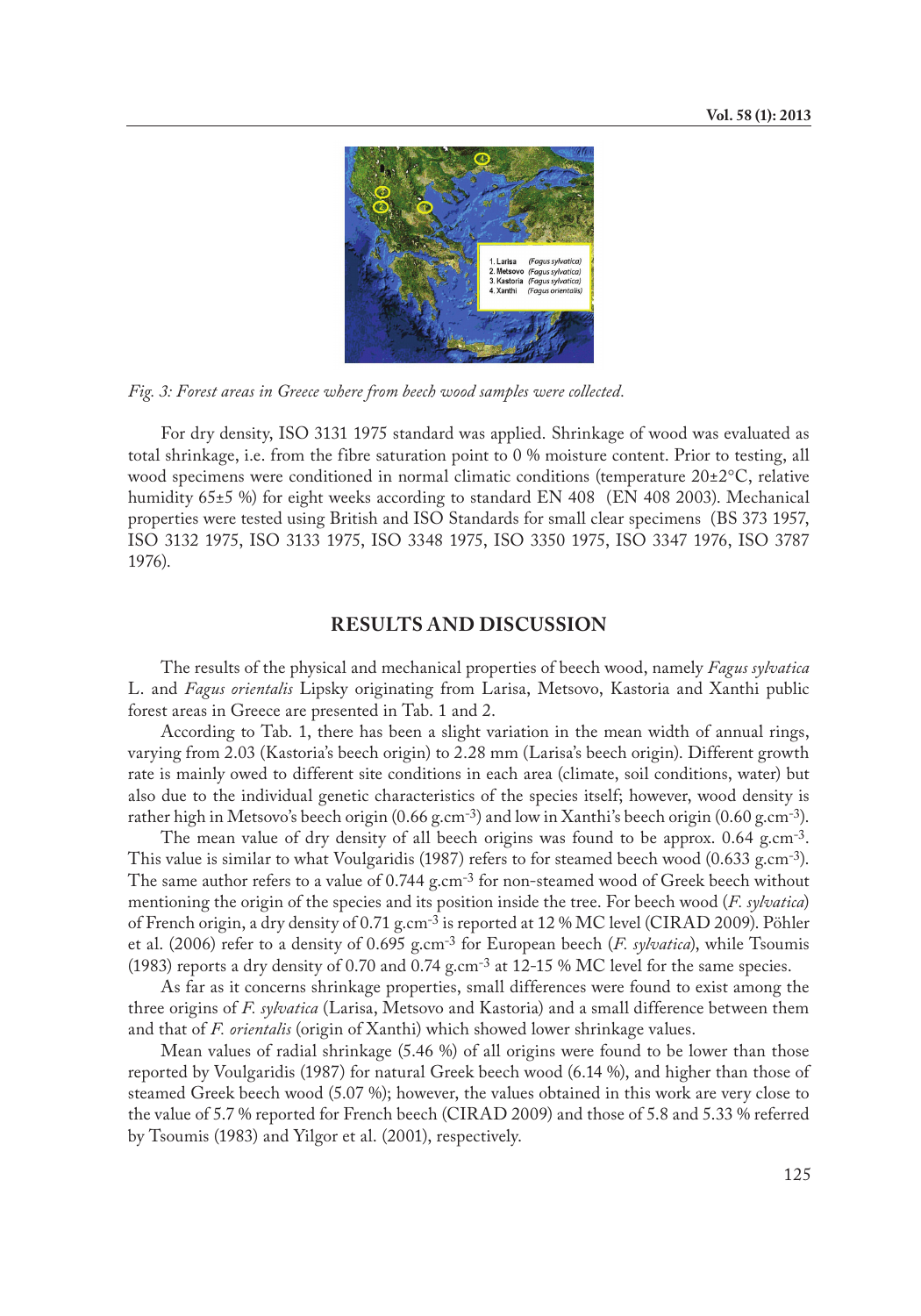#### **WOOD RESEARCH**

| Origin                                               | Mean width of<br>annual rings<br>(mm) |                             | Longitudinal<br>shrinkage | Radial<br>shrinkage |           | Volumetric<br>shrinkage |  |  |  |  |
|------------------------------------------------------|---------------------------------------|-----------------------------|---------------------------|---------------------|-----------|-------------------------|--|--|--|--|
|                                                      |                                       |                             | (%)                       |                     |           |                         |  |  |  |  |
| Specimen<br>dimensions                               | ------------->                        | $20 \times 20 \times 30$ mm |                           |                     |           |                         |  |  |  |  |
| Larisa                                               | 2.28                                  | 0.64(54)1                   | 0.36(56)                  | 5.51(53)            | 10.04(53) | 15.24(54)               |  |  |  |  |
| Metsovo                                              | 2.06                                  | 0.66(61)                    | 0.26(57)                  | 5.81(60)            | 10.06(62) | 15.55(62)               |  |  |  |  |
| Kastoria                                             | 2.03                                  | 0.64(60)                    | 0.29(59)                  | 5.60(60)            | 10.04(60) | 15.33(60)               |  |  |  |  |
| Xanthi                                               | 2.25                                  | 0.60(54)                    | 0.33(61)                  | 4.92(54)            | 9.56(54)  | 14.21(51)               |  |  |  |  |
| Mean value                                           | 2.15                                  | 0.64                        | 0.31                      | 5.46                | 9.93      | 15.08                   |  |  |  |  |
| Standard<br>deviation                                | 0.12                                  | 0.03                        | 0.04                      | 0.38                | 0.24      | 0.59                    |  |  |  |  |
| Confidence<br>interval at<br>99 % level <sup>2</sup> | 0.10                                  | 0.02                        | 0.04                      | 0.31                | 0.20      | 0.49                    |  |  |  |  |

|  |  |  |  |  |  |  | Tab. 1: Physical properties of beech wood investigated in this work. |  |  |  |
|--|--|--|--|--|--|--|----------------------------------------------------------------------|--|--|--|
|--|--|--|--|--|--|--|----------------------------------------------------------------------|--|--|--|

1: In parentheses, the number of used specimens is given.

2: Confidence interval estimation based on the average values of the 4 beech origins.

As regards tangential shrinkage, similar values were observed (10.04-10.06 %) for all *F. sylvatica* origins and a little lower value (9.56 %) for *F. orientalis*. The mean tangential shrinkage (9.93 %) of all origins was quite lower than the mean value reported by Voulgaridis (1987) for natural Greek beech wood (13.89 %). This mean value was also lower than the values of 11.8 and 11.4 % reported by Tsoumis (1983) and Yilgor et al. (2001), respectively, for *F. sylvatica* wood. The mean volumetric shrinkage was found to be approx. 15.08 %.

In Tab. 2 the mechanical properties of the beech wood origins investigated are shown. Kastoria's beech wood material appeared to have higher mechanical properties in comparison to the other origins particularly in hardness and compression strength parallel and perpendicular to grain; however it showed the lowest performance in shear strength. Metsovo's originating beech wood exhibited the highest properties in shear and impact bending, but also significantly inferior static bending strength, while beech wood samples from Larisa's forests showed to have very high static bending properties.

Xanthi's originating wood material (*F. orientalis*) appeared to have the lowest mechanical properties of all origins.

Bektaş et al. (2002) in their work have reported *F. orientalis* wood property values of 120.4, 60.6, 850 N.mm-2 for static bending, axial compression, impact bending, respectively; these values are quite higher than those found for Xanthi's beech wood material in this work.

The mean value for static bending strength  $(105.49 \text{ N} \cdot \text{mm}^{-2})$  found in this work is very close with the value of 104.4 N.mm-2 reported by Tsoumis (1983); nevertheless it is quite lower than the respective value of 111.0 N.mm-2 for French beech origin (CIRAD 2009) and that of 127 N.mm-2 for Central European beech origin (Pöhler et al. 2006). Similarly, Yilgor et al. (2001) have reported a static bending value of 104 N.mm<sup>-2</sup> for beech wood.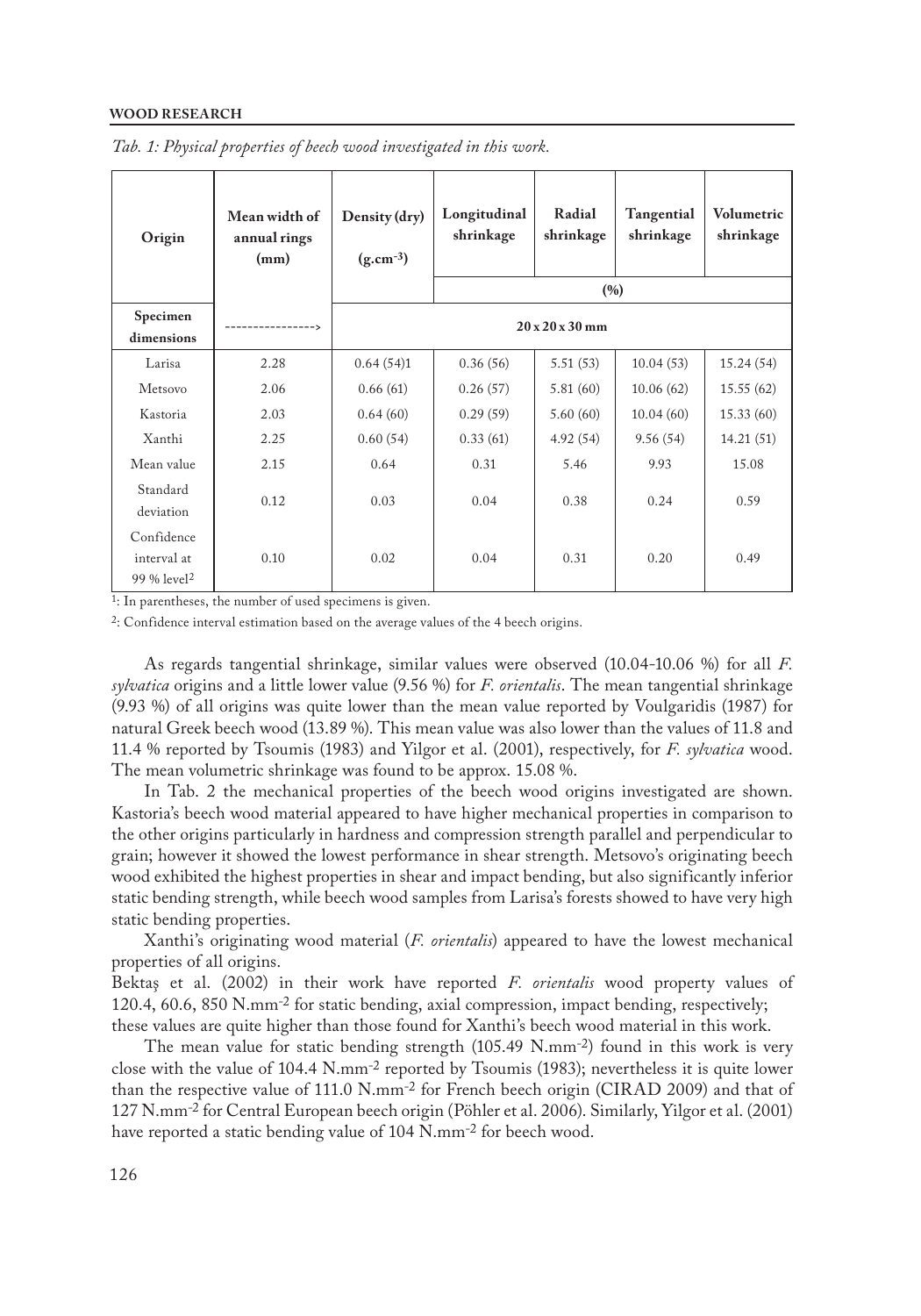| Origin                                             | <b>Static</b><br>bending | <b>Hardness</b> | Compression<br>parallel to the<br>grain | Compression<br>perpendicular<br>to the grain | Shear      | Impact<br>bending | Cleavage    |  |  |  |
|----------------------------------------------------|--------------------------|-----------------|-----------------------------------------|----------------------------------------------|------------|-------------------|-------------|--|--|--|
|                                                    | $(N.mm^{-2})$            |                 |                                         |                                              |            |                   |             |  |  |  |
| Standard                                           | (ISO 3133)               | (ISO 3350,      | (ISO 8375,                              | (ISO 8375)                                   | (ISO 3347) | (ISO 3348)        | (BS 5820)   |  |  |  |
| used                                               |                          | Janka test)     | EN 408)                                 |                                              |            |                   | Monin test) |  |  |  |
| Specimen                                           | 20x20x300                |                 | $20x20x60$ mm                           |                                              | 20x20x20   | 20x20x300         | 20x20x45    |  |  |  |
| dimensions                                         | mm                       |                 |                                         |                                              | mm         | mm                | mm          |  |  |  |
| Larisa                                             | 118.25 (50)1             | 47.82 (51)      | 56.62 (52)                              | 10.94(48)                                    | 16.12(51)  | 708.08 (51)       | 26.84 (53)  |  |  |  |
| Metsovo                                            | 81.50 (60)               | 41.34(63)       | 56.32 (67)                              | 14.45 (67)                                   | 16.30(68)  | 892.40 (48)       | 25.51(64)   |  |  |  |
| Kastoria                                           | 115.04(62)               | 66.30(62)       | 59.68 (62)                              | 14.61 (58)                                   | 12.16(63)  | 832.65 (57)       | 26.33 (58)  |  |  |  |
| Xanthi                                             | 107.19(55)               | 38.69(55)       | 49.11 (55)                              | 7.85(54)                                     | 14.80 (56) | 704.28 (53)       | 27.11 (54)  |  |  |  |
| Mean value                                         | 105.49                   | 48.54           | 55.43                                   | 11.96                                        | 14.84      | 784.35            | 26.45       |  |  |  |
| Std. deviation                                     | 16.6                     | 12.4            | 4.5                                     | 3.2                                          | 1.9        | 93.5              | 0.7         |  |  |  |
| Confid.<br>interval. at<br>99 % level <sup>2</sup> | 13.701                   | 10.238          | 3.682                                   | 2.650                                        | 1.572      | 76.911            | 0.580       |  |  |  |

*Tab. 2: Mechanical properties of beech wood investigated in this work.*

1: In parentheses, the number of used specimens is given.

2: Confidence interval estimation based on the average values of the 4 beech origins.

Very similar or slightly higher were found to be the mean values for properties like hardness (48.54 N.mm-2), axial compression (55.43 N.mm-2), compression perpendicular to grain (11.96 N.mm<sup>-2</sup>), shear strength (14.84 N.mm<sup>-2</sup>) and impact bending (784.35 N.mm<sup>-2</sup>), as compared to those cited by Tsoumis (1983) for *Fagus sylvatica* wood. For axial compression, Yilgor et al. (2001) have reported a value of 54.20 N.mm-2 for beech wood, which is very similar to that found in this work.

In addition, the correlation coefficients (Pearson correlation factors) of dry density with the mechanical properties, i.e. static bending, compression, hardness etc. was analysed, and the results are shown in Tab. 3. From these analyses, the correlations between compression strength parallel to grain and density were very weak, while hardness seemed to be somehow better correlated with density compared to the rest of the mechanical properties; the correlation coefficient (R<sup>2</sup>) reached the value of 0.725 (Metsovo's beech origin) in linear regressions.

From the statistical analysis in each origin (Tab. 3), it is concluded that beech wood originating from Larisa's forests showed to have the largest standard deviations and intervals both in physical and mechanical properties.

This indicates that this origin obviously is the least homogeneous wood material in comparison with the other Greek beech samples.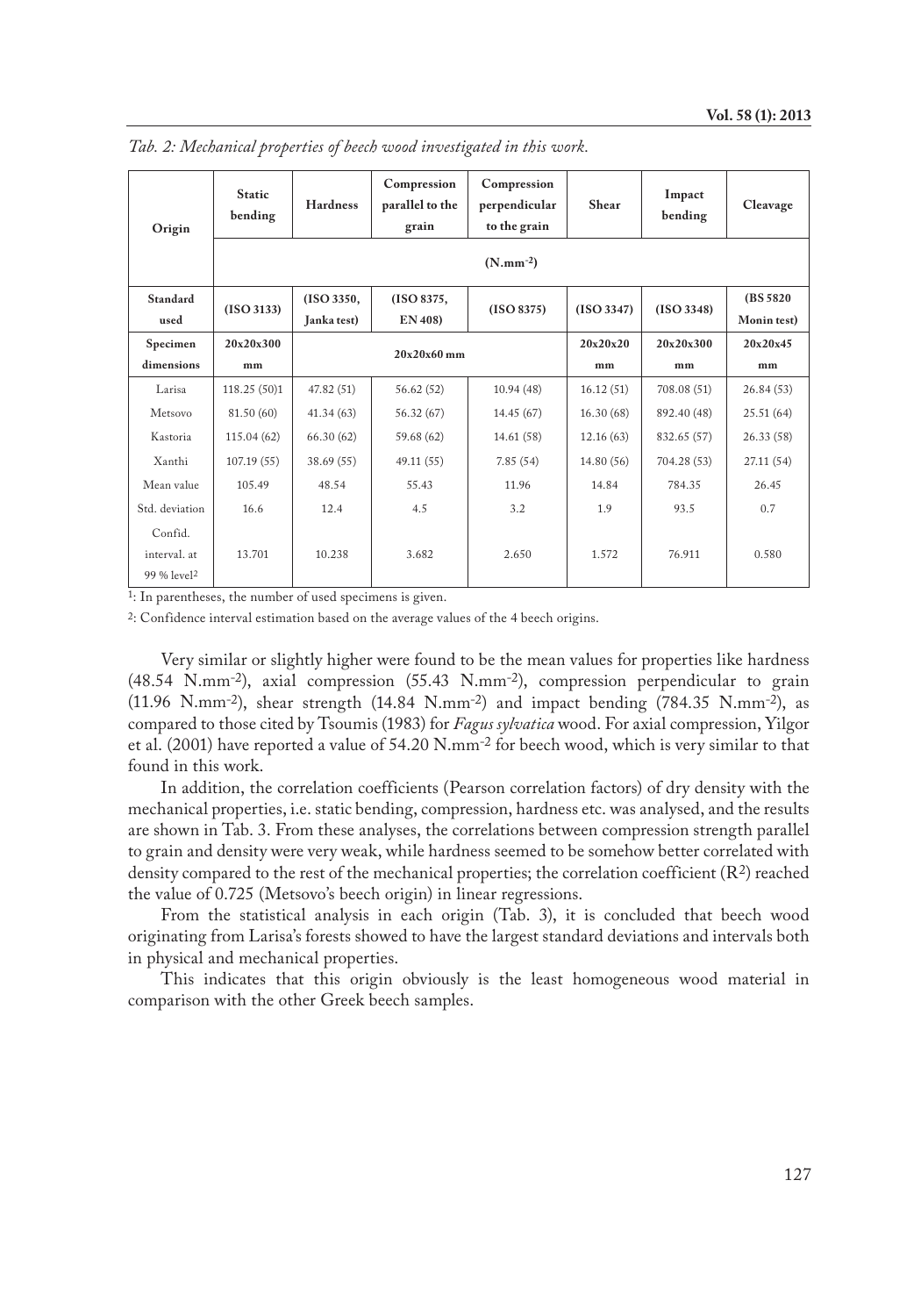#### **WOOD RESEARCH**

| Origin   |                       | <b>Static</b><br>bending | <b>Hardness</b> | Compr.<br>to the<br>grain | Compr.<br>parallel perpend.<br>to the<br>grain | Shear | Impact<br>bending | Cleavage | Longitu-<br>dinal<br>shrink. | Radial<br>shrink. | Tang.<br>shrink. | Volum.<br>shrinkage |
|----------|-----------------------|--------------------------|-----------------|---------------------------|------------------------------------------------|-------|-------------------|----------|------------------------------|-------------------|------------------|---------------------|
| Larisa   | St. Dev.              | 14.744                   | 5.752           | 7.488                     | 3.210                                          | 1.654 | 29.365            | 5.237    | 1.192                        | 1.423             | 0.218            | 1.813               |
|          | Conf. Int.<br>at 99 % | 5.318                    | 2.075           | 2.674                     | 1.181                                          | 0.596 | 10.592            | 1.853    | 0.422                        | 0.503             | 0.086            | 0.641               |
|          | Corr. to<br>density   | 0.419                    | 0.594           | 0.450                     | 0.318                                          | 0.319 | 0.099             | 0.095    | 0.433                        | 0.166             | 0.133            | 0.425               |
| Metsovo  | St. Dev.              | 8.875                    | 6.041           | 6.511                     | 2.056                                          | 1.442 | 29.431            | 3.744    | 0.524                        | 1.012             | 0.275            | 1.182               |
|          | Conf. Int.<br>at 99 % | 2.951                    | 1.961           | 2.049                     | 0.647                                          | 0.450 | 10.942            | 1.205    | 0.179                        | 0.337             | 0.090            | 0.387               |
|          | Corr. to<br>density   | 0.409                    | 0.725           | 0.576                     | 0.620                                          | 0.720 | 0.317             | 0.511    | 0.004                        | 0.573             | 0.049            | 0.511               |
|          | St. Dev.              | 14.712                   | 5.471           | 5.558                     | 2.161                                          | 1.386 | 22.923            | 4.561    | 0.900                        | 0.873             | 0.259            | 1.411               |
| Kastoria | Conf. Int.<br>at 99 % | 4.813                    | 1.790           | 1.818                     | 0.731                                          | 0.450 | w7.640            | 1.543    | 0.299                        | 0.290             | 0.086            | 0.509               |
|          | Corr. to<br>density   | 0.532                    | 0.675           | 0.393                     | 0.323                                          | 0.535 | 0.489             | 0.003    | 0.418                        | 0.497             | 0.199            | 0.552               |
| Xanthi   | St. Dev.              | 12.965                   | 6.987           | 7.637                     | 1.145                                          | 1.690 | 17.303            | 5.151    | 0.739                        | 1.200             | 0.316            | 1.579               |
|          | Conf. Int.<br>at 99 % | 4.503                    | 2.427           | 2.653                     | 0.401                                          | 0.582 | 6.122             | 1.789    | 0.244                        | 0.421             | 0.111            | 0.570               |
|          | Corr. to<br>density   | 0.632                    | 0.680           | 0.536                     | 0.809                                          | 0.660 | 0.536             | 0.577    | 0.735                        | 0.682             | 0.271            | 0.839               |

*Tab. 3: Statistical analysis of data (standard deviation, confidence interval at confidence level 99 % and correlation of wood properties in each origin to the relevant dry density).* 

# **CONCLUSIONS**

In this study, the physical and mechanical properties of beech wood harvested in Greece were investigated on samples originating from four different natural public forests (Larisa, Metsovo, Kastoria, Xanthi - Greece). The properties studied were dry density, shrinkage (axial, radial, tangential), Janka hardness, static bending, longitudinal and cross-sectional compression, shear, cleavage and impact strength. The physical and mechanical properties of beech wood species like *Fagus sylvatica* and *Fagus orientalis* were compared with each other as well as with findings from other studies carried out on the same species elsewhere.

## **ACKNOWLEDGMENT**

The authors would like to thank Forest Research Institute of Athens, National Agricultural Research Foundation, for the kind allowance of use of its mechanical testing equipment.